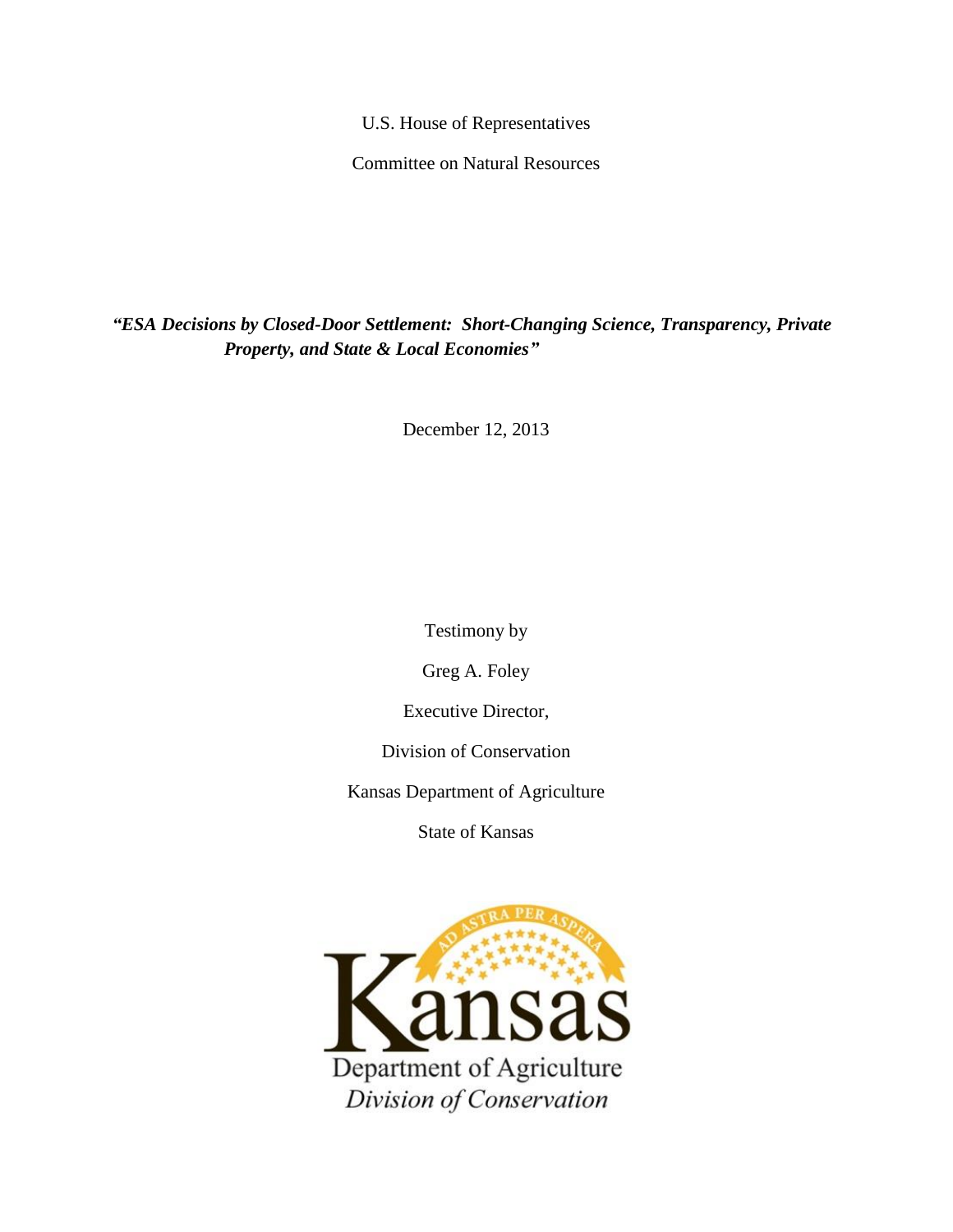Good morning, Mr. Chairman, members of the Committee. My name is Greg Foley and I am the Executive Director of the Division of Conservation, Kansas Department of Agriculture. I want to thank you for the invitation to appear before the Committee to express thoughts, concerns and impacts associated with an Endangered Species Act (ESA) listing of the Lesser Prairie Chicken (LPC).

I work closely with the recently appointed Kansas Secretary of Agriculture, Jackie McClaskey, and am appearing today to convey concerns that impact Kansas Agriculture. Agriculture is the largest economic driver in Kansas, valued at more than \$33 billion annually. In Kansas, there are 52,320,102 acres of land that provides jobs for more than 427,000 people. 9Agriculture in Kansas is not just about growing crops and raising animals, but also includes robust sectors of renewable energy production, food processing, research and education, agribusiness and more. Kansas farmers and ranchers are feeding the world. In 2011, Kansas exported nearly \$5.3 billion in agricultural products. Kansas has very few public lands and has a private ownership rate of approximately 98%.

How is Kansas being proactive to protect the LPC? There are five states that have areas that are currently occupied by the LPC. There are numerous plans for voluntary conservation actions that have been developed by stakeholders in the region. The Kansas Wildlife, Parks and Tourism has played an integral role in the development of a multi-state Range-Wide Conservation Plan coordinated through the Western Association of Fish and Wildlife agencies. These conservation programs being implemented that have resulted in positive effect on LPC populations or are expected to create those benefits. Additional Kansas stakeholder groups have also developed strategies as well. We are open to multiple voluntary strategies and plans for species recovery and believe that the Service should expedite consideration of all plans to ensure that the oil and gas industry and agricultural producers have the best options available to them to prevent a listing or, in the event of a listing to facilitate mitigation and conservation activities. I have **attached** a slide presentation outlining some of those efforts and accomplishments in Kansas. The presentation includes federal program tools, maps of conservation priority areas, CRP status in the LPC range, acres enrolled, etc.

Mr. Chairman, Kansas Department of Agriculture and the Division of Conservation have a network of 525 locally elected voluntary supervisors within the 105 organized Conservation Districts. This grassroots governance of voluntary incentive based programs provides us with input from every county throughout the state. These volunteers, side by side with thousands of other farmers and ranchers, are natural resource conservationists working to protect soil, water, air, plants, and **animals**. Kansans have worked with state and federal programs implementing conservation practices, many of which have significant benefits to wildlife. Of the 27 million acres enrolled in the USDA Conservation Reserve Program (CRP), Kansas currently holds approximately 2.34 million of the enrolled acres. These local leaders have voiced fears of the impacts in the event of a listing. Common questions arise: Will I be able to take my CRP out of the program if the LPC is listed? Will I be able to build new fences, outbuildings, grain bins,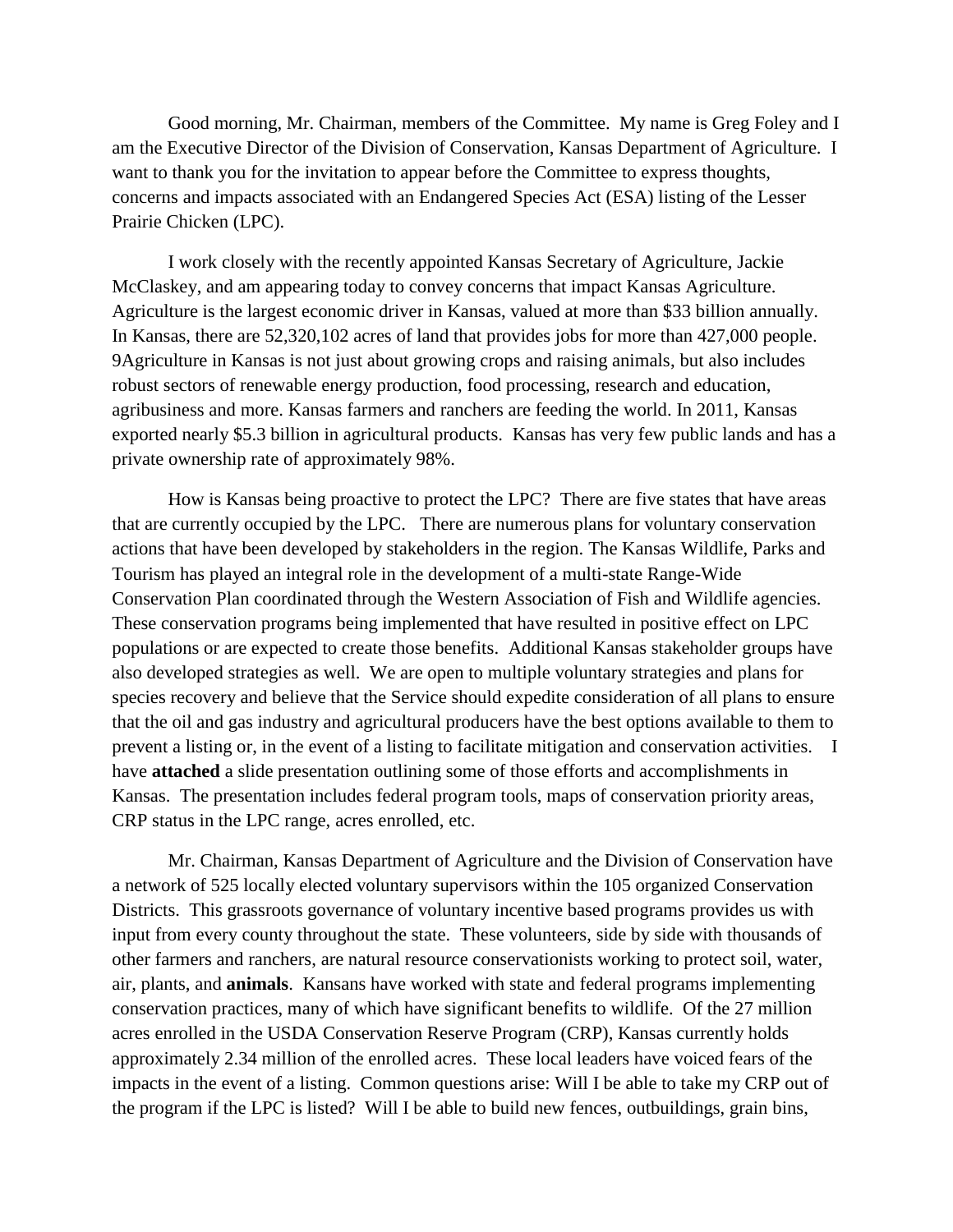etc.? Why would the federal government extend my current CRP contract if a different federal agency prevents them from putting the land back to its prior use as row crop production? If returning CRP back to cropland is prohibited and the land is not re-enrolled in the program will I be prohibited from haying or grazing during "primary nesting seasons?" Will I be able to hay or graze existing pasture and rangeland? The list goes on and on.

These landowner questions communicate a significant potential for loss of currently enrolled CRP acres. This cause and effect relationship from a regulatory action may reduce the ability of USDA to maintain and re-enroll existing habitat, enroll new habitat acres, and to utilize other voluntary programs to assist the recovery of the LPC. We believe current Kansas conservation efforts are an indication as to why Kansas has the largest number of acres and numbers of birds within the occupied range. The Kansas Department of Agriculture's formal comments to the USFWS requested that they work with the Natural Resources Conservation Service and the Farm Service Agency to utilize existing programs such as CRP, Conservation Reserve Enhancement Program (CREP), and the Lesser Prairie-Chicken Initiative to prioritize these conservation practices and applicable programs to open sign-up status, increase the rental rates, and potentially add practices or plant mixtures to benefit the species.

Kansas has experienced three consecutive years of drought. Federal drought declarations verify this drought of record and this has had a significant impact on crops, plants, animals and everything in this region of the state. In my review of the LPC, it appears there are three basic requirements that will ensure the existence of the species which are food, nesting and brood rearing habitat and water. Outside the box thinking to add "wildlife water supply" to existing federal programs is necessary, and may be essential, if recovery and repopulation of the LPC is the mission. I would volunteer to assist NRCS to modify an existing livestock water supply specification and to work with wildlife specialists to design a system that works. This should be the American way, assess the problem and define solutions, not resort to litigation or regulatory sprawl. Even drought can be planned for and managed with voluntary incentive based programs if the will is there that is supported by Congress, the Administration and respective federal agencies.

In closing, I would like to highlight some of the most significant concerns of the Kansas Department of Agriculture. Potential impacts and issues for Kansas agriculture and the Lesser Prairie Chicken if a federal listing occurs:

- The ability to continue food and fiber production in the affected area
- The potential of expanding the footprint or buffer zone of current occupied range arbitrarily adding tens of thousands of acres under the control of USFWS
- A reduction in personal property rights such as the inability to add an outbuilding at the farm, or pursue oil exploration, or utilize steady class 4 or class 5 winds for clean energy, to install or move an irrigation center pivot, to till expired CRP, etc.